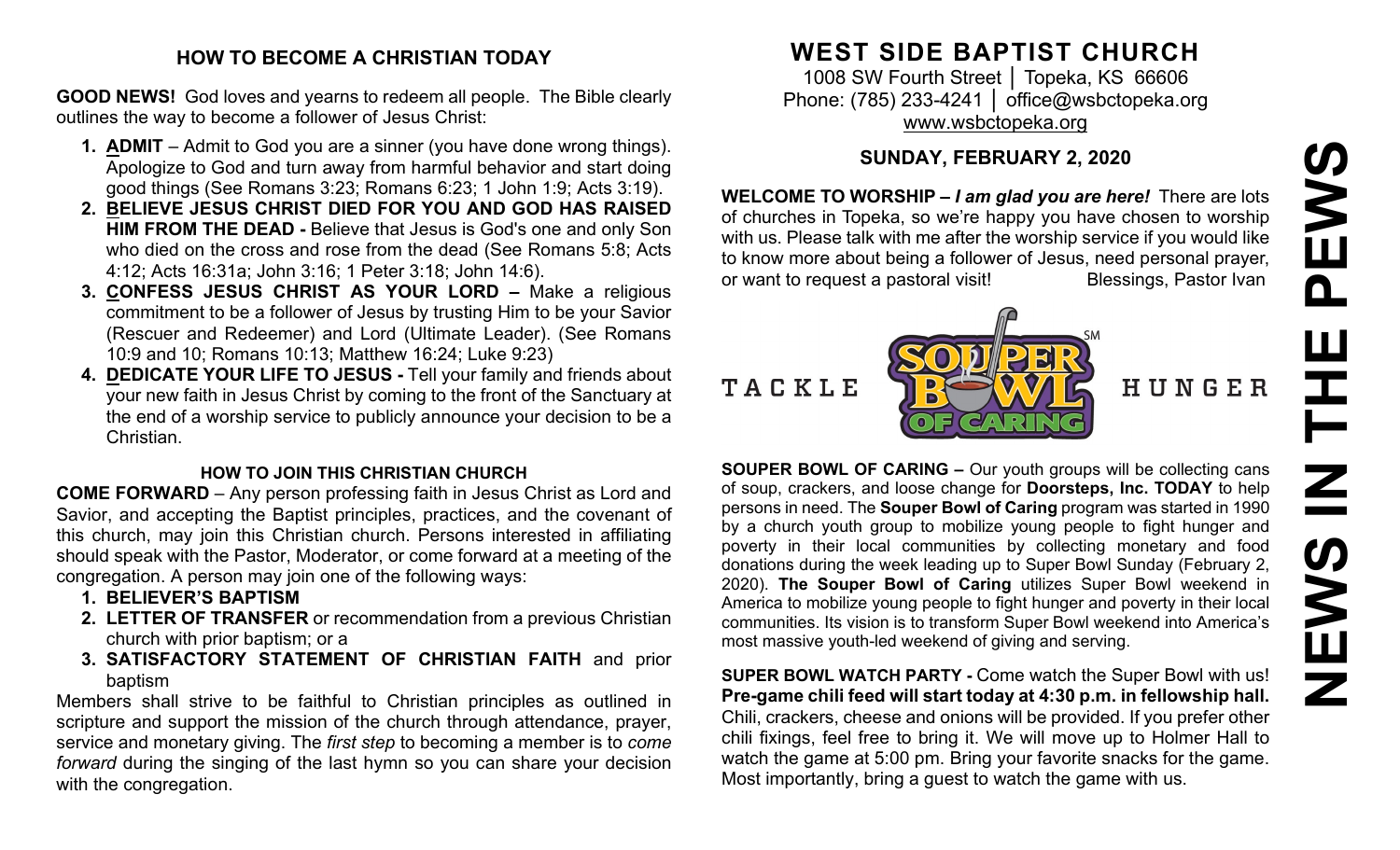**BACK TO BETHEL!** We will once again be providing a meal and message at **Bethel Neighborhood Center in Kansas City, KS**, on each 5th Friday evening. We will meet at the church and leave in the church van no later than 4:00pm. The next Fifth Friday dates are May 29th, July 31st and October 30th. Please consider helping with this fun and fulfilling ministry. If you have questions, please contact Jim Goodnow at 246-1807 or [jim.goodnow@sbcglobal.net.](mailto:jim.goodnow@sbcglobal.net)

**BIBLE STUDY** – **Bible Study at 10:30 am every Wednesday in Holmer Hall.** Come for the one-hour small group study of "**THE GOSPEL OF MATTHEW."** Bible studies are free and open to the public.

**FOOD PANTRY - The Free Fruit & Vegetable Food Pantry is now open every Wednesday from 3:30 to 5:30 pm.** Call the Church Office at (785) 233- 4241 for more information. **BRING a government-issued PHOTO ID and a piece of US Mail with the client's NAME and CURRENT ADDRESS as proof-of-residency** *every visit*. Call the Church Office at (785) 233-4241 for more information. Equal Opportunity. \*All food is available at no cost. **We need**  *empty egg cartons and reusable bags***.** See Jack Janway for more information or details about volunteering



**HOSPITAL & EMERGENCIES –** If you or a loved one is admitted to the hospital for an emergency or for surgery, **the hospital staff and chaplains' office will NOT contact the Church Office or the Pastor**. **You or a family member must call the Church Office at (785) 233-4241 or the PASTOR at HOME (785) 267-0936**. Pastor is willing to visit the hospital and pray prior to surgeries.

**COUNCIL OF MINISTRIES –** The Church Council (Officers, Coordinators of Ministries, and the Pastor) will meet on the **second Tuesday of the month at 6:00 pm in Holmer Hall**. The meetings are open, and members are encouraged to attend. See Pat Carpenter, Moderator, for details or agenda.

**FINANCIAL GIVING** – Thank you for the generous support of the work of God in and through West Side Baptist Church. Donations report:

|                           | 01-26-2020 |            | $Y-T-D$ |             |
|---------------------------|------------|------------|---------|-------------|
| <b>General Fund</b>       |            | \$7,795.00 |         | \$22,510.00 |
| <b>Building Fund</b>      |            | 20.00      | \$.     | 20.00       |
| <b>Sunday School</b>      | \$         | 12.00      | \$      | 32.00       |
| Fellowship/Benevolence \$ |            |            |         | 233.00      |

**SUNDAY SCHOOL -** Be kind to yourself and join a class! It's an opportunity to learn more about the Bible, our faith, ourselves, our past, present, & future, and our Savior. We are offering four different class opportunities for adults:

- **"Knowing Jesus" by Robby Gallaty** Jack Janway's class will begin a new 6-part video series on Sunday mornings. All are invited and please bring a friend.
- "**The Basics of Christian Faith**" taught by Pastor Ivan. We meet downstairs in the Youth Room.
- "**The Armor if God" by Priscilla Shirer**. Rexanne Greuter is leading a women's class discussing ideas and spending meaningful time in prayer support. This class is upstairs in the first room off the South stairway.
- **"Reading the Bible as Literature"** a video series taught by Doug Mauck in Holmer Hall. These videos help bring the Bible to life and increase our understanding.

You would be welcomed at any of these classes. They are open to all. It's a great chance to fellowship with other believers and to enhance your spiritual growth. Classes begin @ 9:15 every Sunday morning.



**WWW will not meet Wednesday, February 19, 2020 due to Parent/Teacher Conferences. Also remember if USD 501 cancels school for inclement weather on a Wednesday's, WWW will also be cancelled.** 

#### **HOMEBOUND & CARE FACILITIES:**

\*Cunningham, June – Brewster Place \*Landis, Etta – Capital Ridge \*Dell, Shirley & Larry \*Lundgren, Hilda \*Goodnow, Grace \*May, Renea \*Farrar, Helen –Plaza West \*Merrifield, Marie – Lexington P. \*Haney, Gerald \*Moody, Rogene – Homestead \*Hunter, Russ \*Pasley, Ken - Brookdale \*Johnson, Mary Lou – Aldersgate \*Penny, Theo \*Kieffer, Alice \*Perkins, Edward

\*Smith-Tindall, Hazel – Ottawa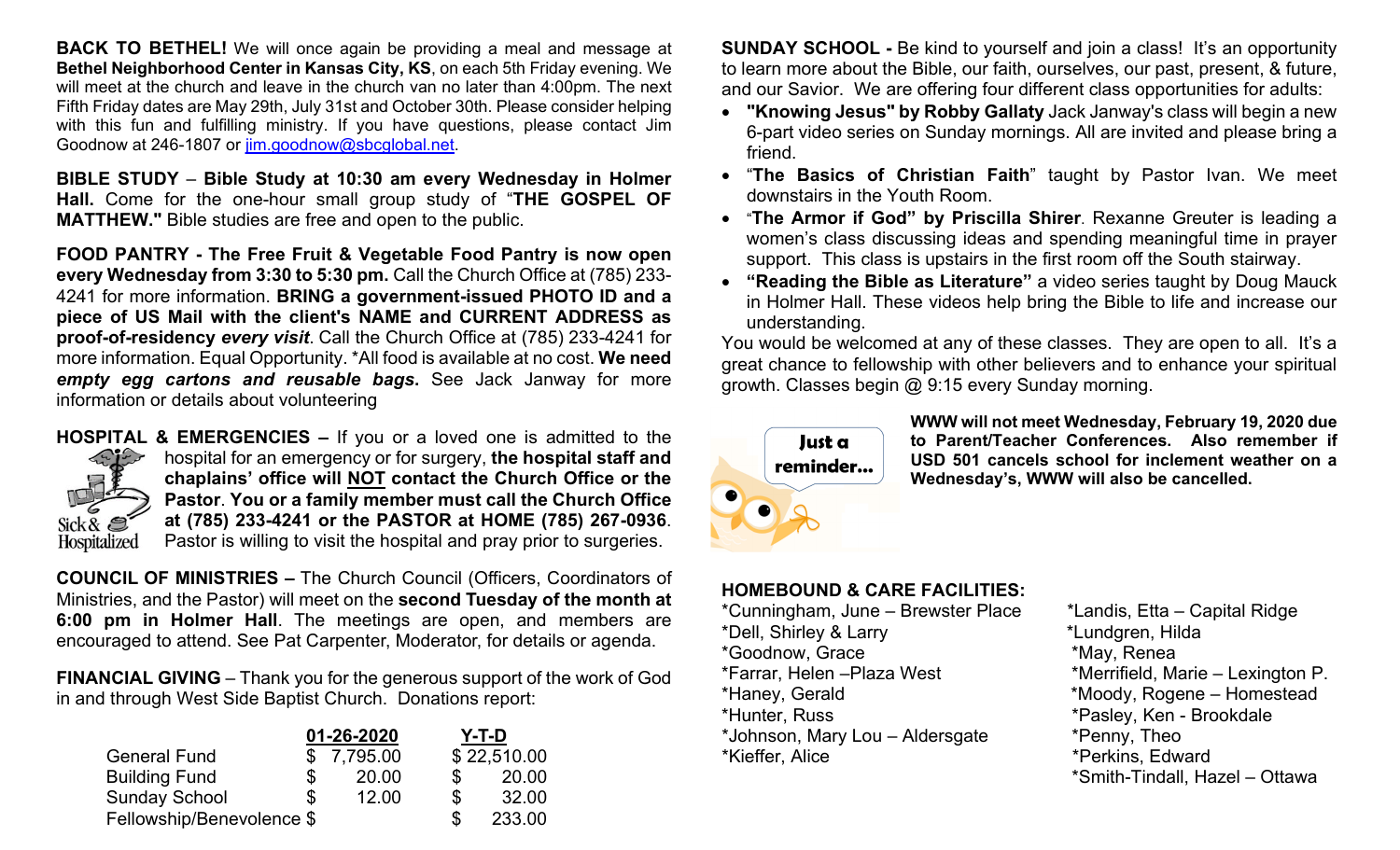#### **WEEKLY CALENDAR**

#### **SUNDAY, FEBRUARY 2**

| $9:15$ am         | <b>Sunday School</b>    |  |
|-------------------|-------------------------|--|
| $10:30$ am        | Worship Service (S)     |  |
| $4:30 \text{ pm}$ | <b>Super Bowl Party</b> |  |

#### **MONDAY, FEBRUARY 3**

9:00 am Baby Closet

#### **TUESDAY, FEBRUARY 4**

| $5:30 \text{ pm}$ | Ladies Night Out @ Margarita Jalisco |
|-------------------|--------------------------------------|
| $5:30 \text{ pm}$ | Men's Night Out $@$ Jimmy John's     |
| $6:00 \text{ pm}$ | Men's Chorus                         |

## **WEDNESDAY, FEBRUARY 5**

| $10:30$ am       | Bible Study – The Gospel of Matthew (HH) |
|------------------|------------------------------------------|
| $3:30 - 5:30$ pm | Fruit & Vegetable Food Pantry (FH)       |
| $5:00 - 7:00$ pm | <b>Baby Closet Ministry</b>              |
| $5:30 - 6:00$ pm | Free Supper (FH)                         |
| $6:00 - 7:00$ pm | <b>WWW Bible Clubs</b>                   |
| $7:00$ pm        | Choir Practice (S)                       |
|                  |                                          |

# **THURSDAY, FEBRUARY 6**

| $1:00 - 3:00$ pm | <b>Baby Closet Ministry</b> |
|------------------|-----------------------------|
|------------------|-----------------------------|

# **FRIDAY, FEBRUARY 7**

### **SATURDAY, FEBUARY 8**

1:00 pm Worship Team

# **SUNDAY, FEBUARY 9**

10:30 am Worship

9:15 am Sunday School

#### **OUR THOUGHTS AND PRAYERS**

Albert, Henry – Lou Gehrig's (Karen & Janice Kirby's cousins' husband) Allbert Family – Passing of Portia Allbert; grief support Carpenter, Al & Bradley – Health concerns Carpenter, Harry and Pat – Health concerns Davis, Valarie – Health concerns (Bev. McCurdy's neighbor and friend) Farrar Family – Passing of Steve Farrar (Helen Farrar's son); grief support Gilmore (Matthiessen), Jessica – Health concerns, surgery Goff, Jim – Health concerns Jones, Gwen – Surgery in January (Potwin Presbyterian) Key, Charles – Health concerns (Nelda Janway's brother) Lewis, Joanna – Health concerns (Nelda and Jack Janway's grandniece) Longstaff, Judy and Ernie – Health concerns Lundgren, Hilda – Health concerns; Lynch, Holly – Health concerns (Nancy Oshe's daughter) Mansfield, Virginia – Health concerns May, Nancy – Health concerns May, Steve – Health concerns McCullough, Mark – Health concerns for coworkers Neal and Sarah Merrifield, Marie – Health concerns; grief support Miller, Jeannine – Health concerns (Tera Triggs' mom and WSBC Volunteer) Morris, Annie – Healing (Don & Molly Morris granddaughter-in-law) Morris, Don and Molly – Health concerns; hospice Poe, Becky & Terry – Health concerns Roach, Carolyn – Health concerns (Nelda Janway's sister) Seel, Sue Ann – Sabbatical rest Springer, Keith – Health concerns (Marianne Spano's brother) Springer, Larry – Health concerns (Marianne Spano's brother) Swank, Kim – Health concerns Zab, Lola – Health concerns (Marianne Spano's sister) Andorra, Italy, Malta, Portugal, San Marino, Spain, Vatican City (Feb. 02-08) Church – United Methodist denomination (General Convention in May) Human Trafficking / Sexual Slavery International Ministries and Missionaries (Global Servants) Ward Meade Neighborhood WWW Kids Bible Club